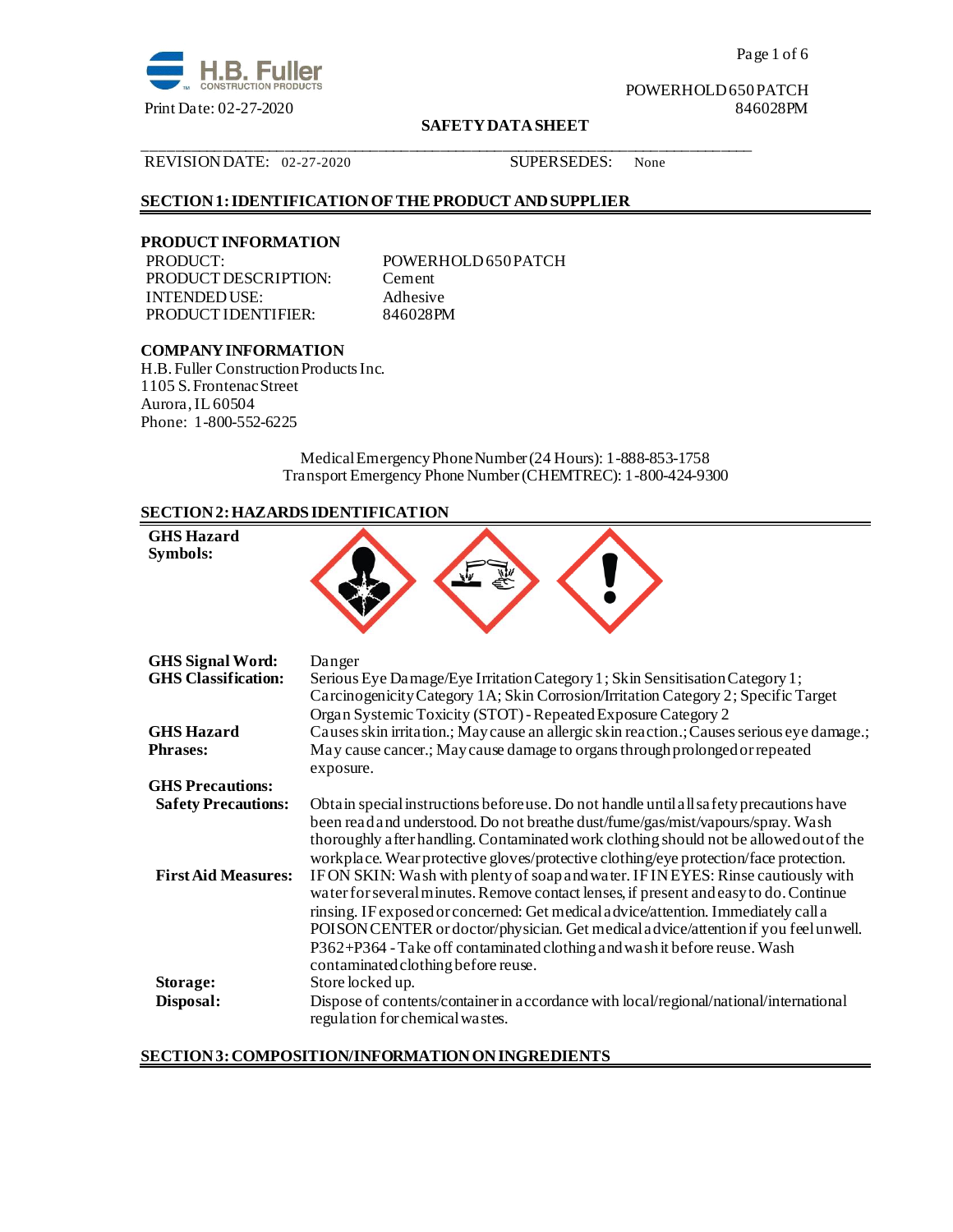

#### POWERHOLD 650 PATCH Print Date: 02-27-2020 846028PM

## **SAFETY DATA SHEET**

| <b>Chemical Name</b> | $CAS \#$   | <b>PERCENT</b> | <b>Classification</b>                                                                  | <b>Note</b>   |
|----------------------|------------|----------------|----------------------------------------------------------------------------------------|---------------|
| Alumina cement       | 65997-16-2 | $10 - 30$      | Eye Dam. 1; H318<br>Skin Irrit. 2; H315                                                |               |
| Portland cement      | 65997-15-1 | $5 - 10$       | Eye Dam. 1; H318<br>Skin Irrit. 2; H315<br>Skin Sens. 1; H317<br>STOT SE 3; H335, H336 | * (see below) |
| Crystalline silica   | 14808-60-7 | $-5$           | Carc. 1A; H350<br>STOT RE 1: H372                                                      | * (see below) |

Unlisted ingredients are not 'hazardous' per the Occupational Safety and Health Administration Hazard Communication Standard (29 CFR 1910.1200) and/or are not found on the Canadian Workplace Hazardous Materials Information System ingredient disclosure list. See Section 8 for exposure limit guidelines.

### **SECTION 4: FIRST AID MEASURES**

IF IN EYES: Immediately flush eyes with plenty of water for at least 20 minutes retracting eyelids often. Tilt the head to prevent chemical from transferring to the uncontaminated eye. Get immediate medical attention and monitor the eye daily as advised by your physician.

IF ON SKIN: Wash with soap and water.Remove contaminated clothing and launder. Get medical attention if irritation develops or persists.

IF INHALED: Remove to fresh air. Restore breathing, if necessary. Call a physician if symptoms persist. IF SWALLOWED:Severely irritating. Do not induce vomiting. Seek medical attention immediately. Drink 2 glasses of water or milk to dilute. Do not give anything by mouth to an unconscious person.

## **SECTION 5: FIRE FIGHTING MEASURES**

| EXTINGUISHING MEDIA:<br>UNUSUAL FIRE AND EXPLOSION HAZARDS: | Use water spray, foam, dry chemical or carbon dioxide.<br>There is a possibility of pressure buildup in closed containers<br>when heated. Water spray may be used to cool the containers.<br>Material will burn in a fire. |
|-------------------------------------------------------------|----------------------------------------------------------------------------------------------------------------------------------------------------------------------------------------------------------------------------|
| SPECIAL FIRE FIGHTING INSTRUCTIONS:                         | Persons exposed to products of combustion should wear self-<br>contained breathing apparatus and full protective equipment.                                                                                                |
| HAZARDOUS COMBUSTION PRODUCTS:                              | Carbon dioxide, Carbon monoxide Sulfur containing gases                                                                                                                                                                    |

## **SECTION 6: ACCIDENTAL RELEASE MEASURES**

| SPECIAL PROTECTION: | Exposure to the spilled material may be irritating or harmful. Follow<br>personal protective equipment recommendations found in Section 8 of<br>this MSDS. Additional precautions may be necessary based on special<br>circumstances created by the spill including; the material spilled, the |
|---------------------|------------------------------------------------------------------------------------------------------------------------------------------------------------------------------------------------------------------------------------------------------------------------------------------------|
|                     | quantity of the spill, the area in which the spill occurred.<br>METHODS FOR CLEAN-UP: Avoid creating dusts. Eliminate ignition sources. If a vacuum is used,<br>ensure that the material is wetted or otherwise treated so an explosive<br>dust a tmosphere is not created within the vacuum.  |

Transport Emergency Phone Number (CHEMTREC): 1-800-424-9300

## **SECTION 7: HANDLING AND STORAGE**

Handling: Avoid contacting and avoid breathing the material. Use only in a well ventilated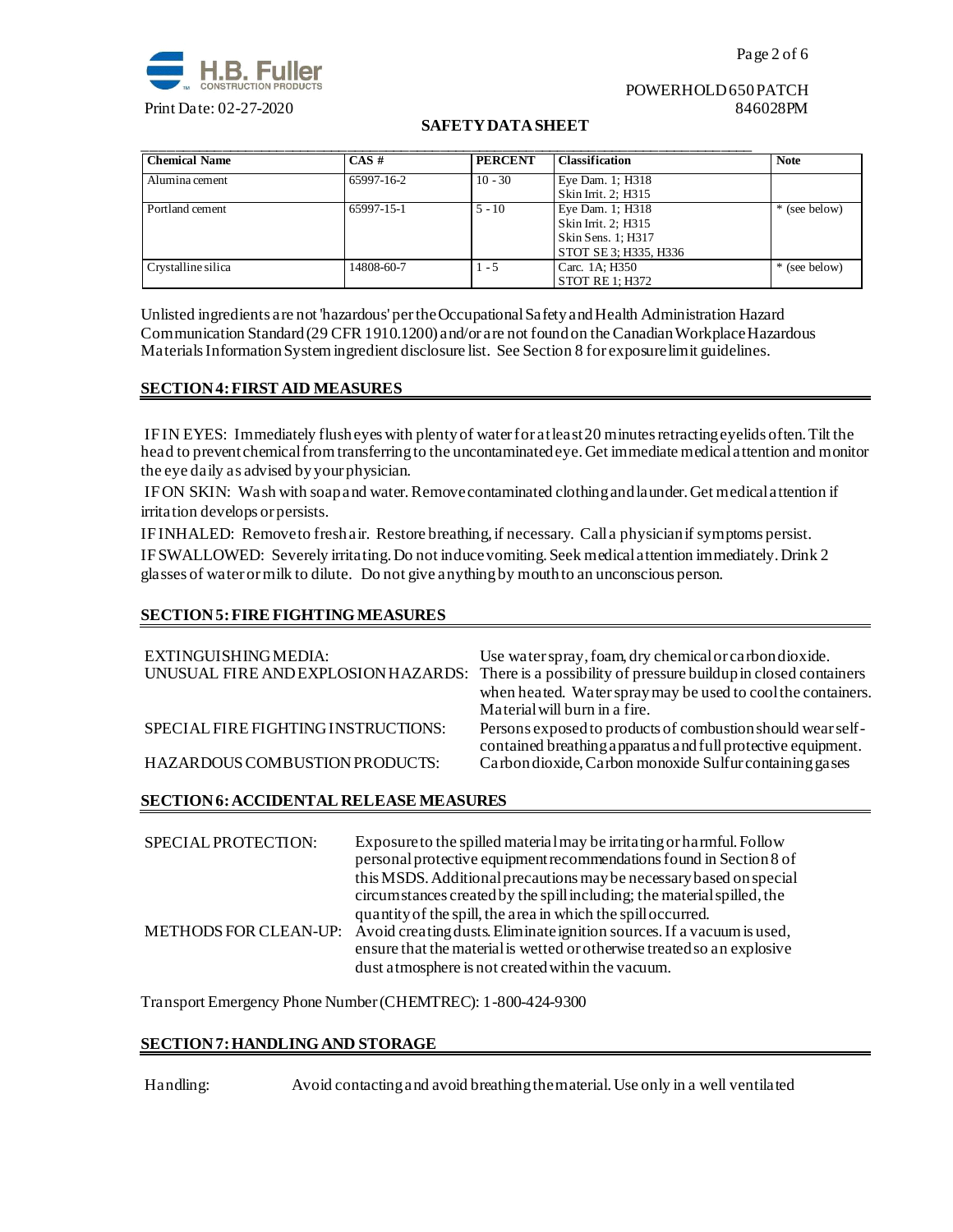

# POWERHOLD 650 PATCH<br>846028PM

#### **SAFETY DATA SHEET**

\_\_\_\_\_\_\_\_\_\_\_\_\_\_\_\_\_\_\_\_\_\_\_\_\_\_\_\_\_\_\_\_\_\_\_\_\_\_\_\_\_\_\_\_\_\_\_\_\_\_\_\_\_\_\_\_\_\_\_\_\_\_\_\_\_\_\_\_\_\_\_\_\_\_\_\_\_\_

area.

Storage: Store in a cool, dry place. Consult the Technical Data Sheet for specific storage instructions.

## **SECTION 8: EXPOSURE CONTROLS/PERSONAL PROTECTION**

| <b>EXPOSURE LIMITS:</b> |                    |                                                                                                                                    |                                                                                                                                                  |  |
|-------------------------|--------------------|------------------------------------------------------------------------------------------------------------------------------------|--------------------------------------------------------------------------------------------------------------------------------------------------|--|
| <b>Chemical Name</b>    | <b>Note</b>        | <b>ACGIH EXPOSURE LIMITS</b>                                                                                                       | <b>OSHAPEL</b>                                                                                                                                   |  |
| Calcium carbonate       | $*$ (see<br>below) | No data available.                                                                                                                 | 15 mg/m3 TWA (total dust); 5 mg/m3 TWA<br>(respirable fraction)                                                                                  |  |
| Portland cement         | $*$ (see<br>below) | 1 mg/m3 TWA (particulate matter)<br>containing no asbestos and $\langle 1\%$ crystalline<br>silica, respirable particulate matter) | 15 mg/m3 TWA (total dust); 5 mg/m3 TWA<br>(respirable fraction)                                                                                  |  |
| Crystalline silica      | $*$ (see<br>below) | $0.025$ mg/m3 TWA (respirable particulate<br>matter)                                                                               | $((250)/(%SiO2 + 5)$ mppcf TWA<br>(respirable)); $((10)/(%SiO2 + 2)$ mg/m3<br>TWA (respirable)); $((30)/(%SiO2 + 2))$<br>mg/m3 TWA (total dust)) |  |

## **ENGINEERING CONTROL METHODS:**

| <b>VENTILATION:</b>            | Use local exhaust ventilation or other engineering controls to<br>minimize exposures.                                                                                                                                                                                                                                              |
|--------------------------------|------------------------------------------------------------------------------------------------------------------------------------------------------------------------------------------------------------------------------------------------------------------------------------------------------------------------------------|
| <b>EYEPROTECTION:</b>          | Wear safety glasses with side shields when handling this product.<br>Wear additional eye protection such as chemical splash goggles<br>and/or face shield when the possibility exists for eye contact with<br>splashing or spraying liquid, or airborne material. Have an eye wash<br>station a vailable.                          |
| <b>SKIN PROTECTION:</b>        | Avoid skin contact by wearing chemically resistant gloves and long<br>sleeved shirt. An apronmay be appropriate if splashing can occur.                                                                                                                                                                                            |
| GLOVES:                        | Nitrile                                                                                                                                                                                                                                                                                                                            |
| <b>RESPIRATORY PROTECTION:</b> | Respiratory protection may be required to a void overexposure when<br>handling this product. Use a respirator if general room ventilation is<br>not a vailable or sufficient to eliminate symptoms.<br>Respirators should be selected by and used following requirements<br>found in OSHA's respirator standard (29 CFR 1910.134). |

## **SECTION 9: PHYSICAL AND CHEMICAL PROPERTIES**

| PHYSICAL STATE:                   | Solid                        |
|-----------------------------------|------------------------------|
| COLOR:                            | Gray                         |
| ODOR:                             | <b>Odorless</b>              |
| <b>ODOR THRESHOLD:</b>            | Not established              |
| pH:                               | Not established              |
| FREEZING/MELTING POINT (deg. C):  | Not established              |
| BOILING POINT (deg. C):           | Not established              |
| <b>FLASH POINT:</b>               | Not applicable               |
| EVAPORATION RATE:                 | Not established              |
| FLAMMABILITY:                     | Not a flammable solid or gas |
| UPPER EXPLOSIVE LIMIT (% in air): | Not established              |
| LOWER EXPLOSIVE LIMIT (% in air): | Not established              |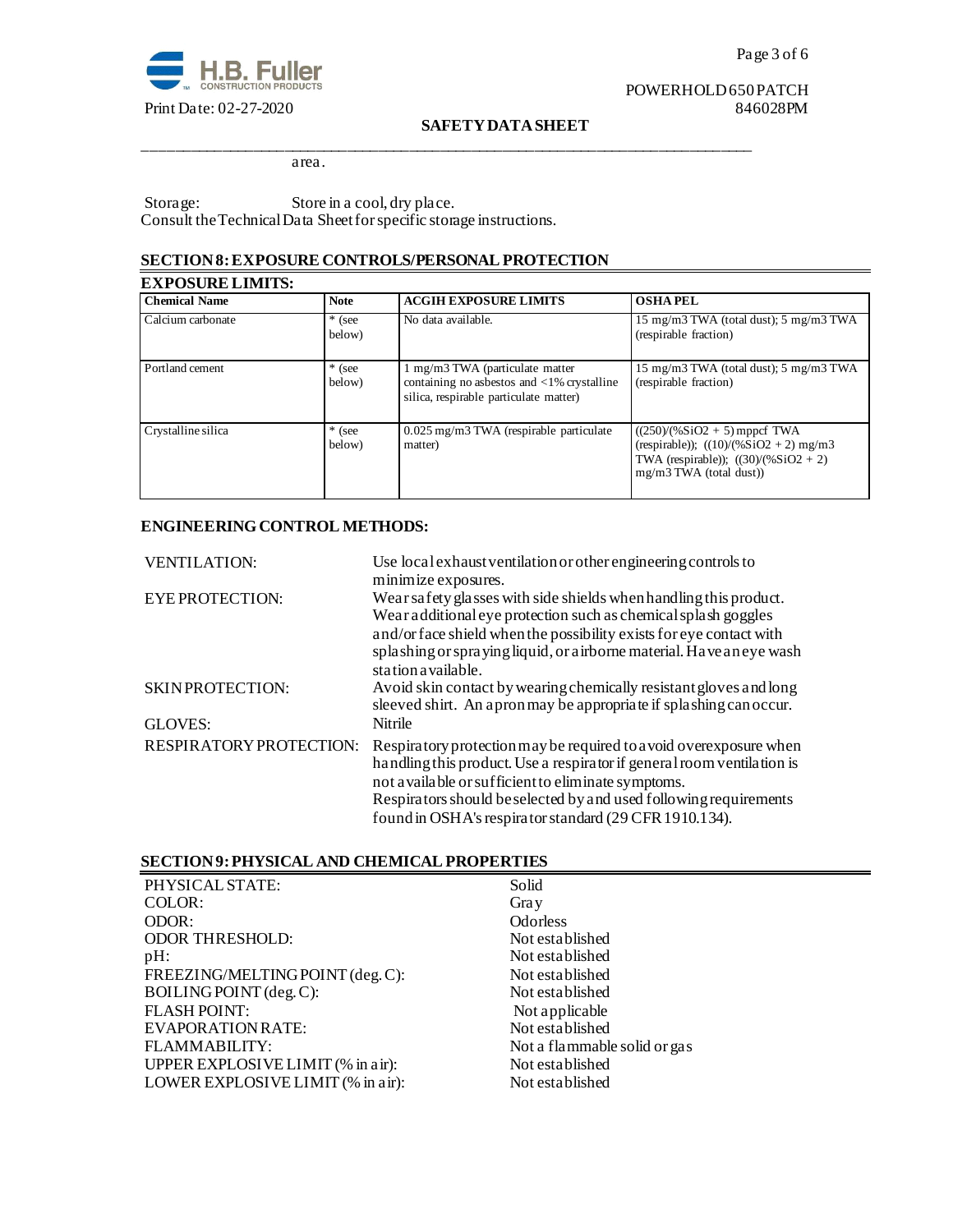

Page 4 of 6

## POWERHOLD 650 PATCH

## **SAFETY DATA SHEET**

\_\_\_\_\_\_\_\_\_\_\_\_\_\_\_\_\_\_\_\_\_\_\_\_\_\_\_\_\_\_\_\_\_\_\_\_\_\_\_\_\_\_\_\_\_\_\_\_\_\_\_\_\_\_\_\_\_\_\_\_\_\_\_\_\_\_\_\_\_\_\_\_\_\_\_\_\_\_

VAPOR PRESSURE (mm Hg): Not established VAPOR DENSITY: Not established WEIGHT PER GALLON (lbs.): 9.20 SPECIFIC GRAVITY: 1.100 SOLUBILITY: Not established OCTANOL/WATER COEFFICIENT: Not established AUTOIGNITION TEMPERATURE: Not established DECOMPOSITION TEMPERATURE: Not established VISCOSITY: No data available. SOLIDS (% by weight): 100.0 VOC, weight percent 0.00

## **SECTION 10: STABILITY AND REACTIVITY**

STABILITY: STABILITY: Stable under normal conditions. CHEMICAL INCOMPATIBILITY: Not established HAZARDOUS POLYMERIZATION: Will not occur.

HAZARDOUS DECOMPOSITION PRODUCTS: Carbon monoxide, carbon dioxide Sulfur containing gases

## **SECTION 11: TOXICOLOGICAL INFORMATION**

#### **Component Toxicity / Toxicology Data:**

| $\sim$<br><b>COMPONENT NAME</b> | <b>LD50/LC50</b> |
|---------------------------------|------------------|
| No data available.              |                  |
|                                 |                  |
|                                 |                  |

### **This product is a mixture. Unless noted, the information below is based on components.**

Skin corrosion / irritation: Can cause moderate skin irritation, defatting, and dermatitis. Not likely to cause permanent damage.

Serious eye damage / irritation :Can cause severe irritation. Eye contact may result in corneal injury. Symptoms may include discomfort or pain, excessive blinking and tear production, with marked redness and swelling of the conjunctiva. Temporary vision impairment (cloudy or blurred vision) is possible.

Respiratory / skin sensitization: May cause an allergic skin reaction.

Germ cell mutagenicity: No data available.

Carcinogenicity: Contains a material that may cause cancer.

Reproductive toxicity: No data available.

Specific target organ toxicity-single exposure:No data available.

Respiratory irritation / Narcotic effects: No data available.

Specific target organ toxicity-repeated exposure:May cause damage to organs through prolonged or repeated exposure.

Target organs potentially affected by exposure: Lungs

Aspiration hazard: Not an aspiration hazard.

Medical Conditions Aggravated by Exposure: Lung disease **SECTION 12: ECOLOGICAL INFORMATION**

OVERVIEW: No ecological information available for this product.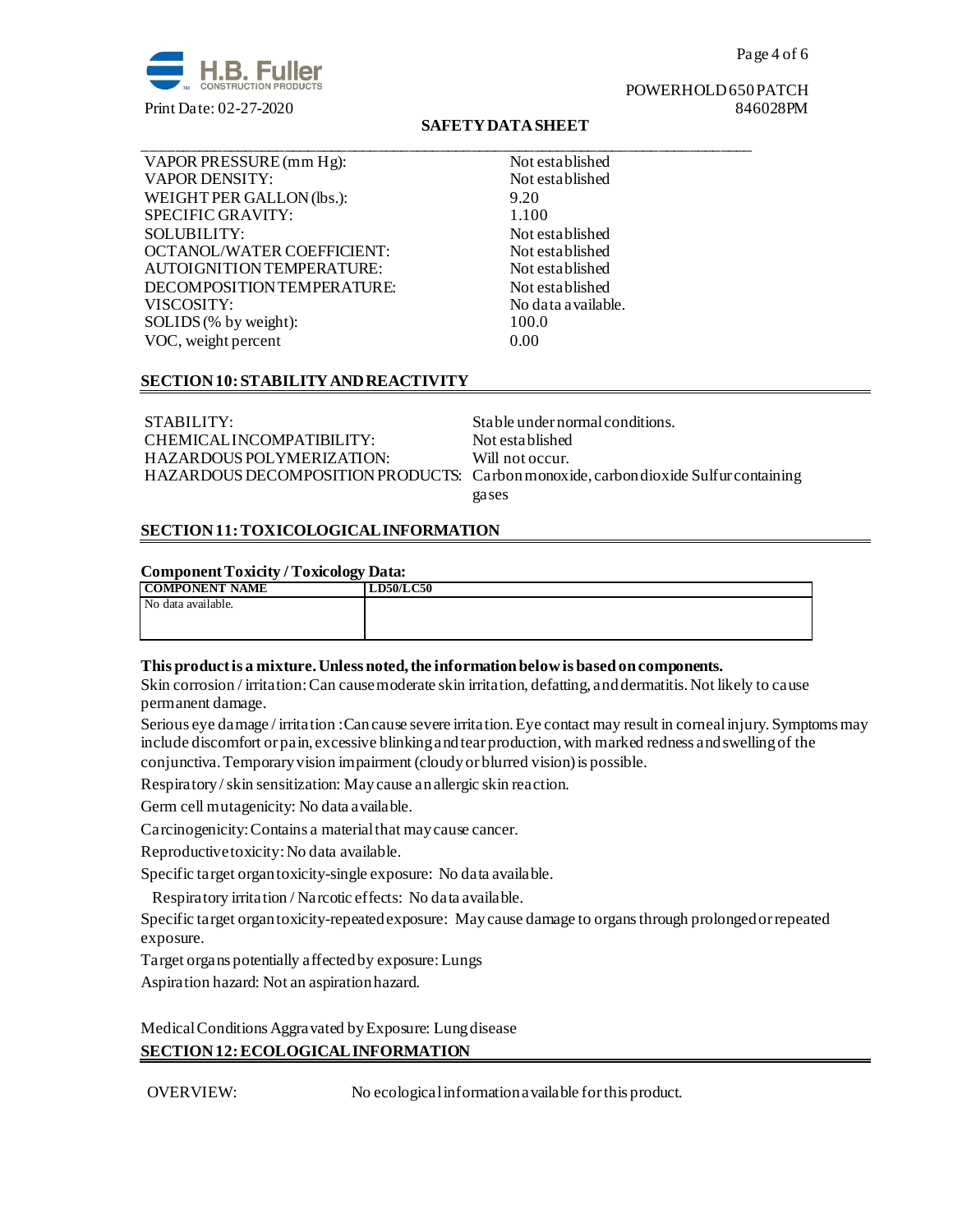

## POWERHOLD 650 PATCH

#### **SAFETY DATA SHEET**

| MOBILITY:        | No data a vailable. |
|------------------|---------------------|
| PERSISTENCE:     | No data a vailable. |
| BIOACCUMULATION: | No data a vailable. |

#### **This product has not been tested for ecological effects. Relevant information for components is listed below:**

| Component:         | <b>Ecotoxicity values:</b>                                        |
|--------------------|-------------------------------------------------------------------|
| No data available. | <b>Acute Toxicity (Fish):</b><br><b>Acute Toxicity (Daphnia):</b> |
|                    | <b>Acute Toxicity (Algae):</b>                                    |

#### **SECTION 13: DISPOSAL CONSIDERATIONS**

To the best of our knowledge, this product does not meet the definition of hazardous waste under the U.S. EPA Hazardous Waste Regulations 40 CFR 261. Dispose of in an approved landfill. Consult your state, local or provincial authorities and your local waste vendor for more restrictive requirements.

## **SECTION 14: TRANSPORT INFORMATION**

Consult Bill of Lading for transportation information.

### **SECTION 15: REGULATORY INFORMATION**

#### **INVENTORY STATUS**

| <b>U.S. EPA TSCA:</b>  | This product is in compliance with the Toxic Substances Control Act's |
|------------------------|-----------------------------------------------------------------------|
|                        | Inventory requirements.                                               |
| CANADIAN CEPA DSL:     | The components of this product are included on the DSL or are exempt  |
|                        | from DSL requirements.                                                |
| EUROPEAN REACH:        | As a result of the introduction of REACH into Europe, this product    |
|                        | cannot be imported into Europe unless the REACH requirements are      |
|                        | met.                                                                  |
| <b>AUSTRALIA AICS:</b> | This product contains a component that is not on the Australian       |
|                        | Inventory (AICS).                                                     |

If you need more information about the inventory status of this product call 651-236-5858.

This product may contain chemical substances that are regula ted for export by various government agencies (such as the Environmental Protection Agency, the Bureau of Industry and Security, or the Drug Enforcement Administration, among others). Before exporting this product from the USA or Canada, we recommend you contact us at reg.request@hbfuller.com to request an export review.

#### **FEDERAL REPORTING**

#### EPA SARA Title III Section 313

Unless listed below, this product does not contain toxic chemical(s) subject to the reporting requirements of section 313 of Title III ofthe Superfund Amendments and Reauthorization Act of 1986 (SARA) and 40 CFR part 372. EPA has advised that when a percentage range is listed the midpoint may be used to fulfill reporting obligations.<br>
Chemical Name **Chemical Name CAS#**  $\frac{6}{5}$  **CAS#**  $\frac{6}{5}$ 

## STATE REPORTING

Proposition 65, The Safe Drinking Water and Toxic Enforcement Act of 1986:

Unless listed below, this product does not contain known levels of any chemical known to the State of California to cause cancer or reproductive harm.

| $\sim$<br>Name/List<br><b>hemical</b> |                    | UA D      | Percen. |  |
|---------------------------------------|--------------------|-----------|---------|--|
| Ouartz                                | Carcinogen:<br>. . | :4808-60- | -       |  |